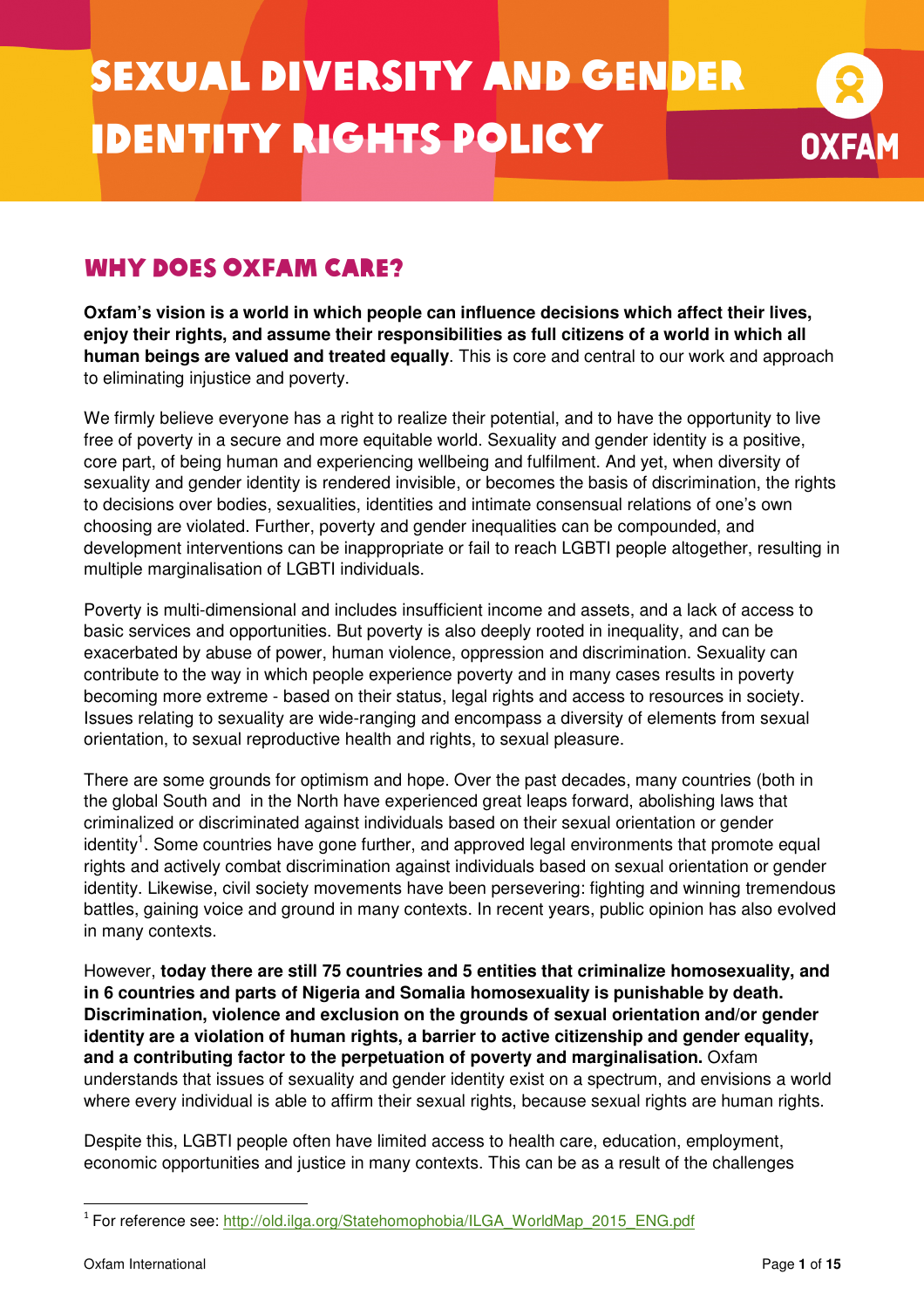LGBTI people present to heteronormative and patriarchal systems, as well as to traditions which restrict individuals to rigid gender roles.

As a result of the increasing violence and persecution of LGBTI people in many African contexts, especially in 2014, the international development sector has been challenged to surface from its own silences and blind spots, and asking relevant questions around what the harms are if we continue to be blind and silent towards discrimination, violence, and exclusion based on sexual orientation and gender identity in development and humanitarian practice? What the tensions and challenges are taking action in this field? How to better work in consultation with those affected activists and communities before making public announcements or defining program approaches that could actually be harmful to their efforts? The development of programme approaches which are LGBTI sensitive has increased, but are still falling short in relation to meeting the needs of LGBTI people, especially in emergency settings. This is in spite of recent guidance from UNHCR and others aimed at increasing the protection of displaced LGBTI people<sup>2</sup>.

**A critical part of Oxfam's work, therefore must challenge the legal and social barriers which seek to regulate and control sexual lives, bodies and decisions of many individuals. This includes advocating for the rights of those identifying as LGBTI, positioning in solidarity with LGBTI groups, and challenging the stigma and discrimination related to sexual orientation and gender identity.** It is also essential to acknowledge the links between sexual rights and women's rights and that a key component of advocating for women's rights is linked to issues of sexuality. This refers to the legal barriers and regulations that prevent women from affirming control over their bodies Recent cases in Kenya and Uganda of legislation around dress code for women, for example in the sphere of SRHR.

Likewise we need to pay attention to the need to decriminalise consensual sex work ("sex work that does not involve coercion, exploitation or abuse"<sup>3</sup>) ") in order to ensure sex workers are not discriminated and their fundamental rights are protected. This is very relevant to LGTBI collectives in the South, for example for transwomen, especially in Latin America & Asia. If we do deny this need we will continue supporting a system which keeps to those most vulnerable in their margins.

This document contributes to on-going efforts to ensure gender and sexual identity is included as a core component of our work which seeks to end poverty and achieve equal rights for all. Gender and sexual identity should be central to OI research, programming, policy, advocacy and campaigning work as a means of strengthening our impact. There isn't a 'one size fits all' approach, and LGBTI issues vary considerably from country to country, demanding context specific analysis and close dialogue with local LGBTI civil society organizations and other key stakeholders. Such dialogue is key if we are to develop an understanding of how Oxfam programmes may hinder or even harm progress towards equal rights for LGBTI people, and how we can develop approaches which enable, support and leverage positive change...

The target audience is all Oxfam staff working within the confederation, as this document is intended to contribute towards greater policy coherence and increased clarity on OI's external messaging related to gender and sexual identities. Oxfam also recognizes the critical importance of 'walking the talk' and reflecting the policy commitments herein in both our internal practice, as well as our workplace culture.

 $\frac{1}{2}$ See Human Rights First: "Persistent Needs and Gaps, the Protection of LGBT Refugees": http://www.humanrightsfirst.org/wpcontent/uploads/pdf/Persistent-Needs\_LGBTI\_Refugees\_FINAL.pdf. 3

Sex worker Rights are Human Rights", Amnesty International. https://www.amnesty.org/en/latest/news/2015/08/sex-workers-rights-arehuman-rights/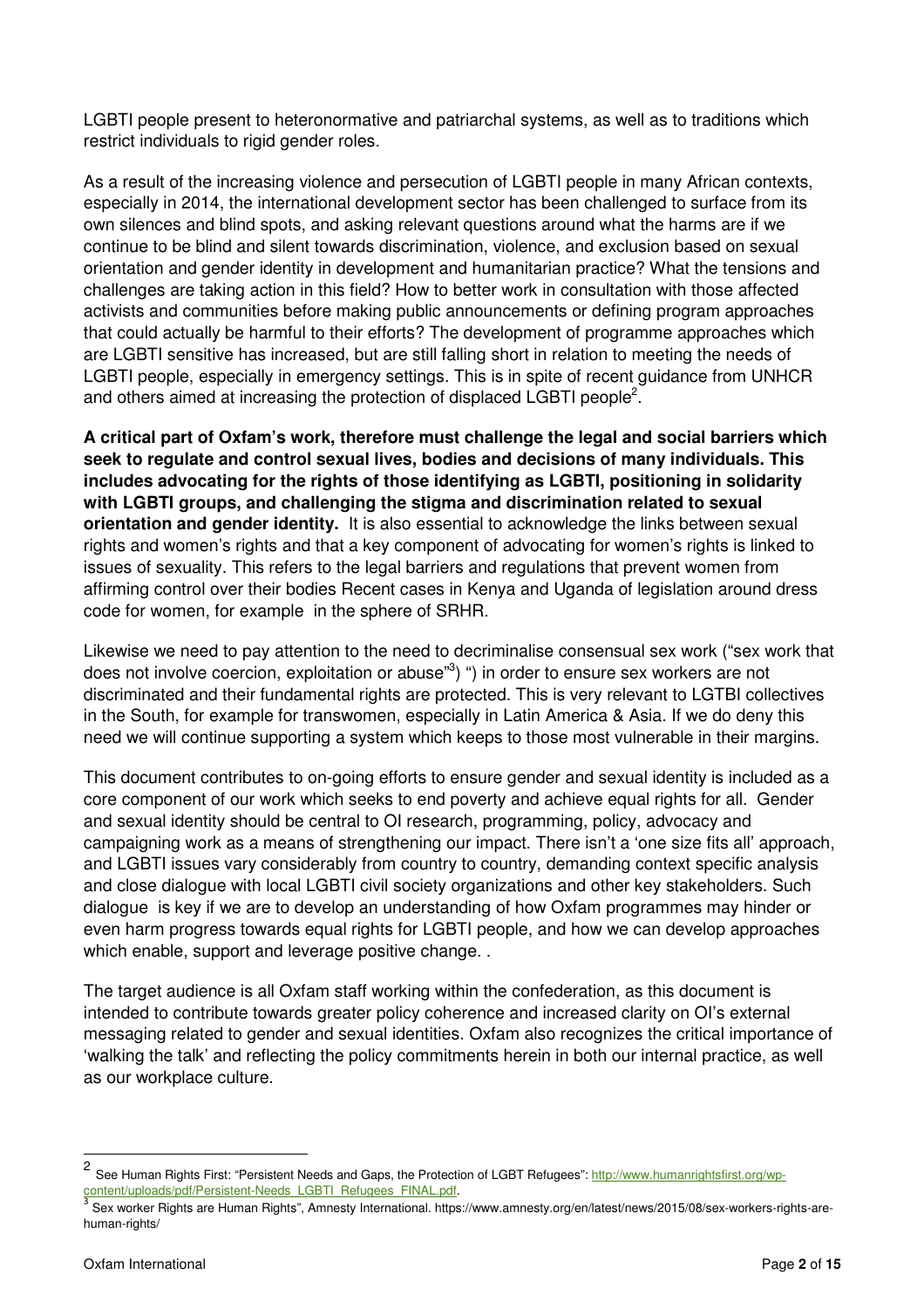As such, the policy proposals in this document will be reflected in the Oxfam Code of Conduct and other relevant internal documents. The full commitment and championship of Oxfam's senior leadership will be a central to our success in this regard.

Oxfam recognises that issues of sexual rights and gender identity have often failed to receive acknowledgment and as a result, there is a critical need to ensure 'buy-in' on sexual rights as well as gender identity issues. This requires a policy that understands the implications of intersectionality and therefore speaks broadly to the universality and interdependence of human rights, rather than isolating LGBTI issues as a separate category and addressing them in a stand-alone manner affecting only certain individuals with a particular identity. However, a twin track approach is needed to ensure that LGBTI people receive specific support and appropriate interventions.

Understanding the ways in which sexuality and gender identity impact on how people experience poverty and injustice is part of the expected intersectional analysis.<sup>4</sup> Oxfam recognizes that the impact of poverty reduction strategies will be limited – and money will be wasted – if gender equality concerns are not holistically and effectively addressed which requires an intersectional lens and a power analysis be applied. The term sexuality is all encompassing and more than a health and violence issue. Oxfam is willing to play a role in progressing sexual orientation and gender identity as part of our work on fundamental rights across the globe.

# Sexual Diversity and Gender Identity Rights:

**While some countries have legal protections around sexuality and gender identity, in many contexts, people perceived or known to be in same-sex relationships are criminalised, face imprisonment and sometimes the death penalty**. A total of 75 countries have laws criminalising homosexual acts or 'sodomy'<sup>i</sup>. Both male and female homosexual acts are punishable with the death penalty in Mauritania, Sudan, 12 northern states in Nigeria, the southern parts of Somalia, Iran, Saudi Arabia and Yemen. Also in Iraq, judges and militias issue death sentences for same sex behaviours, and currently Brunei Darussalam is due to activate death penalty as well.

Anti-homosexuality propaganda laws, which prohibit the promotion of positive representation of LGBTI people and information about sexual identity and rights, became significantly more widespread in 2013. These laws present serious obstacles and risks for advocates and activists campaigning for rights related to same-sex sexuality, including in many countries where Oxfam works (e.g. Nigeria and Uganda).

Even when sexual and gender identity freedoms and expression are not legally proscribed, persecution on the grounds of sexual orientation and gender identity, as well as social (and sometimes economic) discrimination continues in most parts of the world , in cases with the complicity of state actors. **Sexual and gender non-conformity can be a barrier to employment, economic opportunities, social acceptance and education in many settings – highlighting the critical need for non-discrimination laws and policies. In many contexts, cruelty and hate speech related to sexual and gender diversity may be perpetrated by individuals and state authorities.** Notably, these problems also occur in countries that provide extensive legal protections, such as South Africa. Violent incidents or acts of discrimination frequently go unreported because victims do not trust the police, are afraid of reprisals and are unwilling to speak out, or fear that the police may talk to their families and communities<sup>ii</sup>. Lesbians are especially at

 $\overline{a}$ 

<sup>&</sup>lt;sup>4</sup> Intersectional analysis is an analytical tool for understanding and responding to the ways in which gender intersects with other identities (race, colour, caste, age, ethnicity, sexual orientation, gender identity, religion, socio-economic class, ability, etc.) and how these intersections contribute to unique experiences of discrimination and denial of rights. See "Intersectionality: A tool for Gender and Economic Justice", Facts&Issues, Women's Rights and Economic Change, No.9, August 2004, AWID.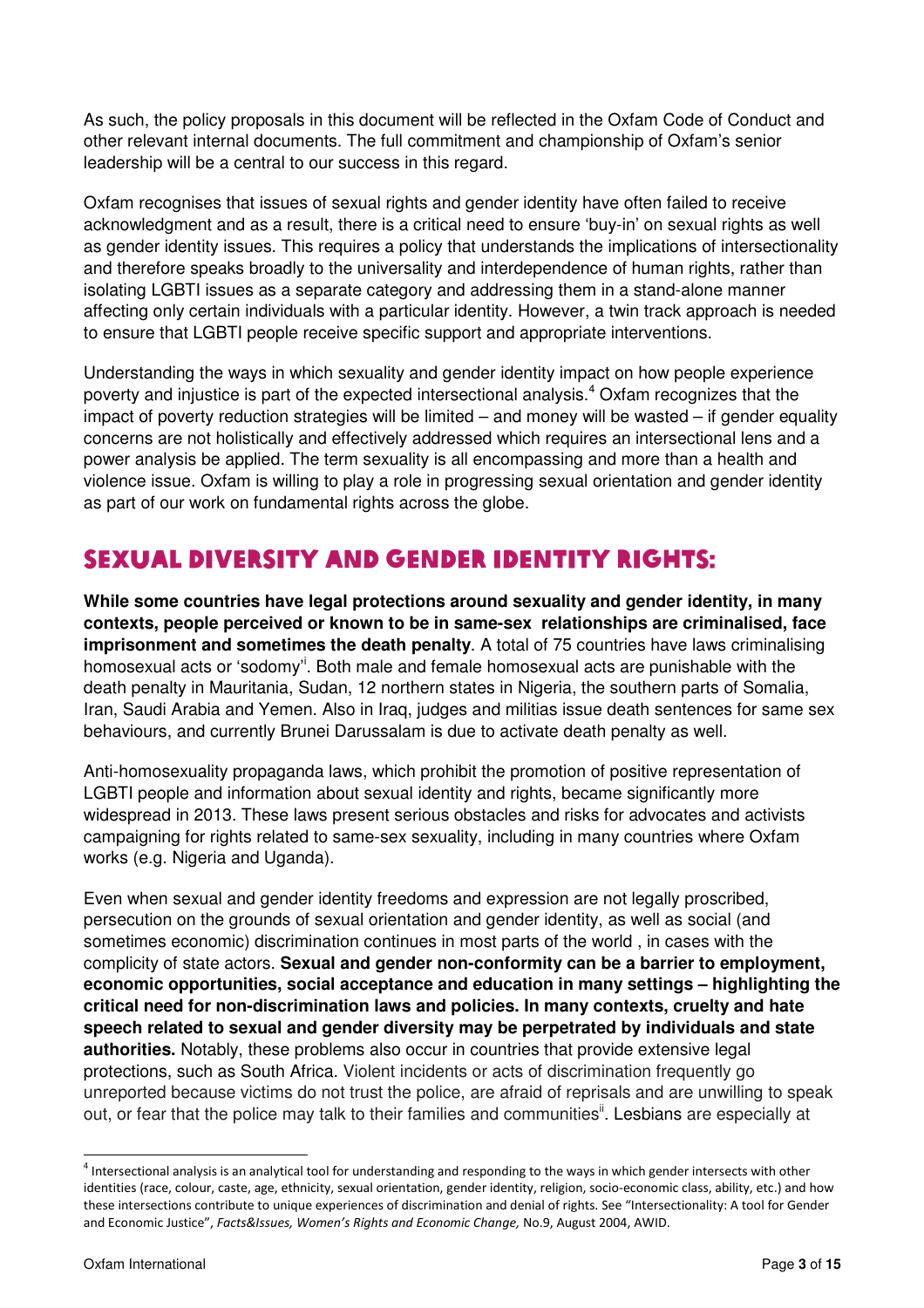risk of "corrective rape", forced marriage, female genital mutilation, or forcible impregnation due to the belief that this will change their sexual orientation. $iiii$ 

In many cases, these barriers and stigmas are reinforced by deeply rooted cultural norms and beliefs around masculinities (premised on superiority and control over women/girls); the concept of 'traditional family' (and associated discrimination against non-conforming families, including gay men or lesbian women with children, single mothers, women who do not marry and/or have children, etc.) or the role of women as a source of income in circumstances where there is great poverty (e.g. through early marriage of girls and sex work.). Likewise, the lack of information on sex and sexuality for young people, including information on equal, consensual intimate relationships, is a source for confusion and perpetuates discriminating discourses and practices.

Discrimination, stigmatization and exclusion intersect with poverty in both broad and specific ways. LGBTI people may be thrown out of their homes and lack support from their communities, which leaves many homeless and vulnerable. These circumstances can lead to some LGBTI people turning to sex work in order to make a living. Those who engage in sex work suffer increased vulnerability to harassment, violence, arrest and HIVAIDS, often lacking protection as a result of their sexual orientation or gender identity. Many transgender, lesbian and gay individuals drop out (or are kicked out) of school, and find themselves without education and few earning options, which condemns them to poverty. Challenges and obstacles often exist when LGBTI people in some contexts try to access health care, including treatment for HIV AIDS. In some countries, governments and donors have focused only on male-to-female sexual transmission of HIV to the exclusion of individuals engaging in same-sex practices<sup>iv</sup>. In humanitarian settings LGBTI people suffering sexual violence can face problems in convincing security forces that sexual violence against them was non-consensual and in the case of male victims can be counter-prosecuted under sodomy laws if they report sexual violence perpetrated against them by a man<sup>5</sup>.

Children and adults who experience discrimination on the basis of their sexuality or gender identity, or that of their parents or other family members, have a significant need for psychosocial support and health care. However, in many developing countries, people seeking healthcare who do not conform to sexual and gender norms can encounter rejection, humiliation, derision, or sub-standard services. This can result in significant health related disparities. Even where health workers do not intend to discriminate, they often lack basic information or training about specific health concerns and appropriate medical and counselling practices<sup>v</sup>.

The lack of legal recognition of transgender people in many countries also leaves trans people vulnerable to anti-homosexuality laws when involved in sexual relationships with people of the same biological sex. Cross-dressing or debauchery laws are also used; but the biggest problem facing trans people is the extremely high rates of violence they can experience, partly because they are more visible than LGB people. In general, trans people have limited legal protection in countries around the world which leads to serious human rights abuses on a regular basis. In countries where legal protection does exist, requirements for eligibility may include sterilization and other hormonal and surgical procedures, divorce, and psychiatric diagnosis.<sup>vi</sup>

The needs and rights of people who do not conform to sexual and gender norms are rarely represented in other civil society organizations (CSOs), which can compound the problem of limited access to services for these individuals. In some countries, a climate of homophobia can result in human rights organisations and human rights defenders refusing to support LGBTI communities or activists.

 5 Guidelines for Integrating Gender-based Violence Interventions in Humanitarian Action, page 9.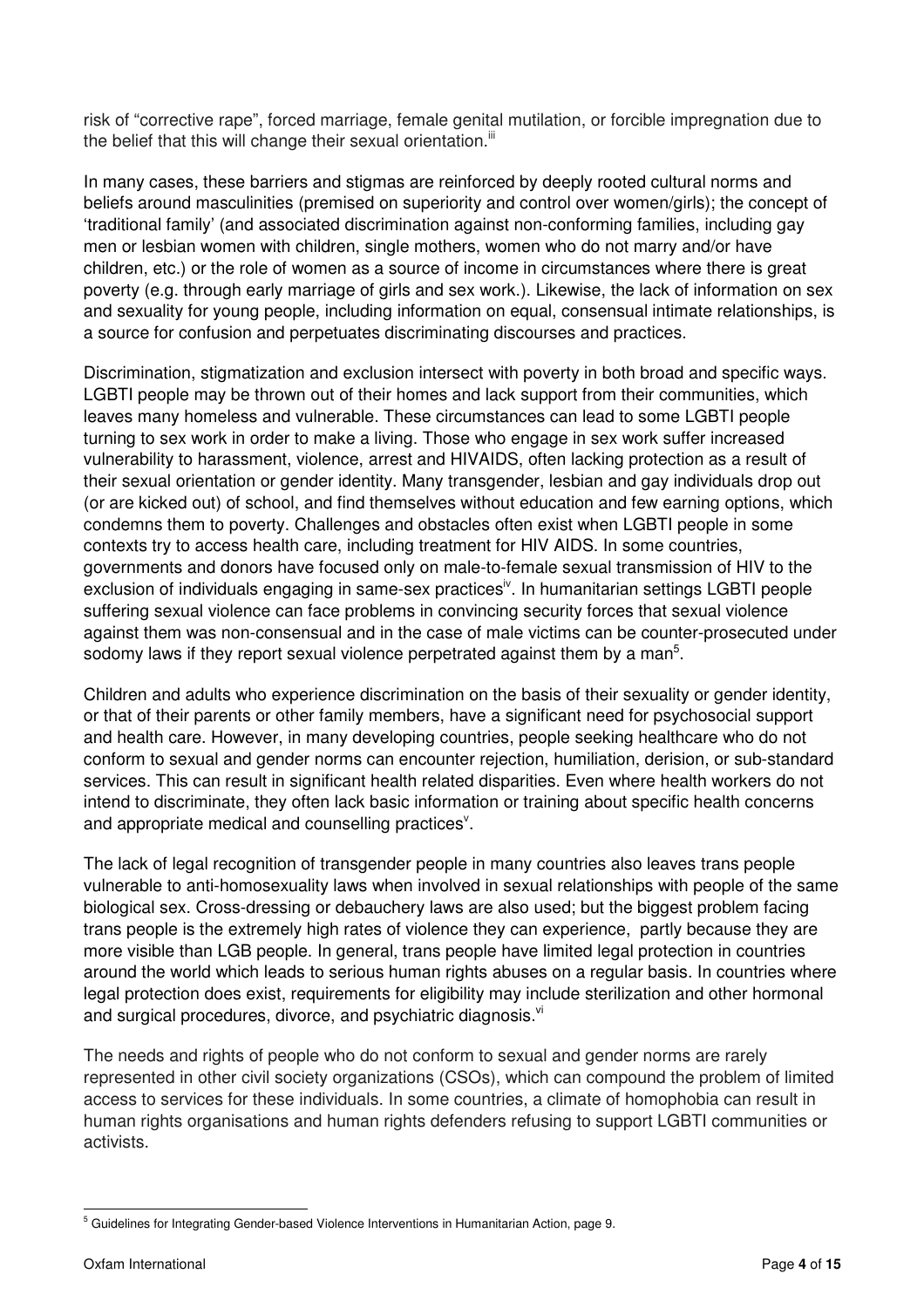Many social protection policies and programmes, whether they are run by the state or NGOs, are not adequately sensitive to issues related to sexual and gender diversity. The right to social protection is recognised in the 1948 United Nations' Universal Declaration of Human Rights<sup>vii</sup> regardless of sexual orientation or gender identity, but this is rarely implemented in practice. People who do not conform to sexual and gender norms are therefore often unable to claim their rights to inheritance, pensions, social welfare programmes and insurance policies. Vill Lastly, the sexual and gender identity rights of people with disabilities are often neglected, undermining the bodily autonomy of people with disabilities.

# Policy:

### **Oxfam affirmsix**

- The right of all persons, free of coercion, discrimination and violence, to seek, receive and impart credible, evidence-based information related to sexuality; to choose their sexual orientation and sexual partner or partners; to decide to be sexually active or not; to participate in consensual sexual relations; and to pursue a satisfying, safe and pleasurable sexual life.
- The right of all persons, free of coercion, discrimination and violence, to freedom of gender identity and expression.
- The right of all persons to live free from violence, including sexual violence.
- The right to equality, equal protection of the law and freedom from all forms of discrimination based on sex, sexuality or gender.
- The right to participation in civil, economic, social, cultural and political spheres for all persons, regardless of sex, sexual orientation or gender identity.
- The right of all persons to privacy regarding matters of sexuality.
- The right to personal autonomy and recognition before the law.
- The right to freedom of thought, opinion, expression and association regarding issues of sexuality, gender identity and sexual rights, without arbitrary intrusions or limitations based on dominant cultural beliefs or political ideology, or discriminatory notions of public order, public morality, public health or public security.
- The right to health care, including sexual health care for prevention, diagnosis and treatment of all sexually related concerns, problems and disorders.
- The right to comprehensive sex education and information necessary and useful to exercise full citizenship and equality in the private, public and political domains.
- The right to choose whether or not to marry and to found and plan a family, and to decide whether or not, how and when, to have children.
- The centrality of sexual rights to 'active citizenship', being human, well-being, fulfillment, liberty, and life chances.

#### **Oxfam joins other development actors in calling upon governments and the international community to:**

- Decriminalize all forms of consensual sexual activity between adults.
- Recognize diverse gender identities, including non-binary identities.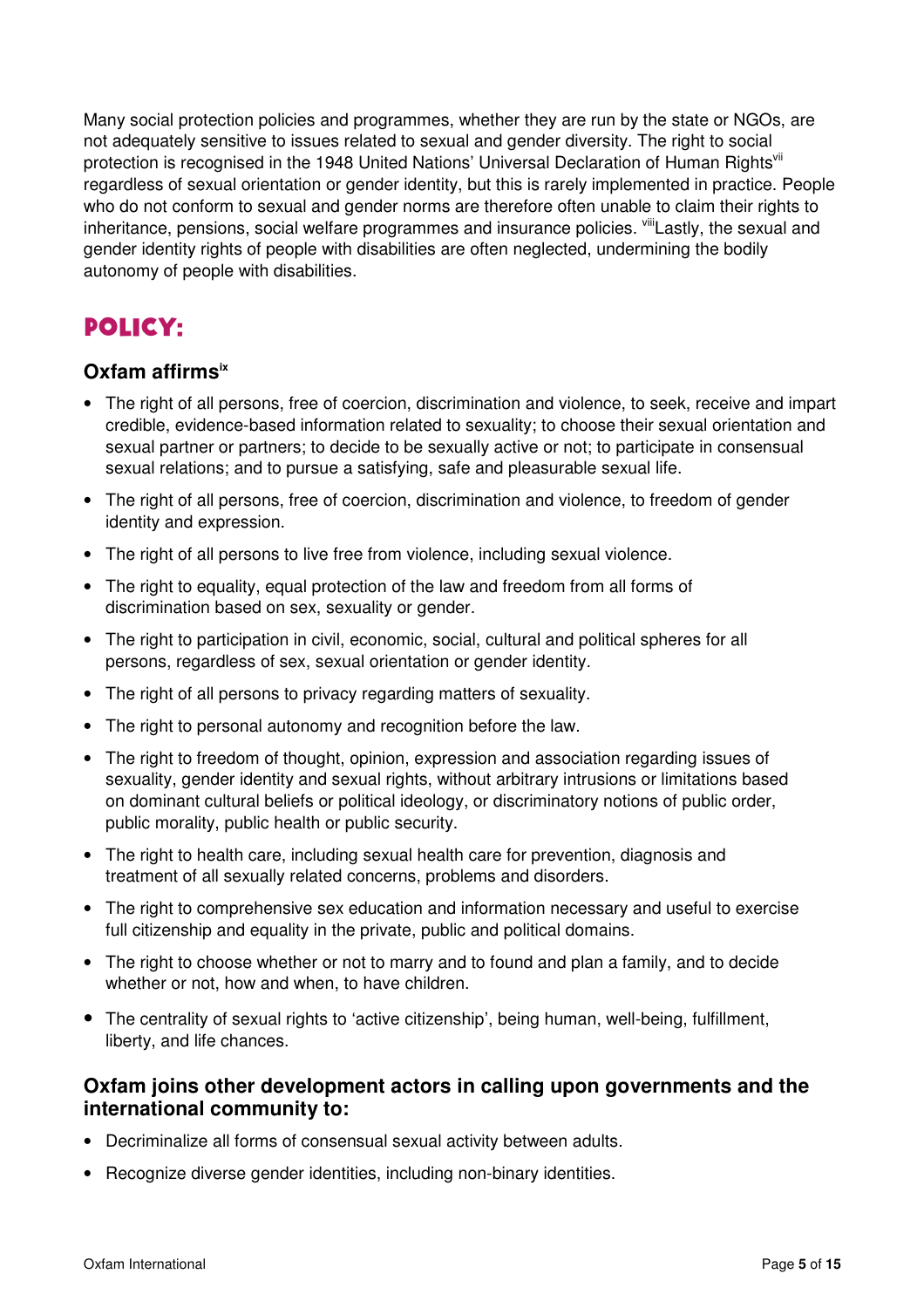- Ensure the enactment and implementation of legislation to prohibit violence and discrimination on the grounds of sexual orientation or gender identity
- Promote access to necessary health care, including sexual health care, mental health support and gender affirming surgery.
- Implement the right to social protection regardless of sexual or gender identity as per the 1948 UN Universal Declaration of Human Rights, which states that laws which discriminate based on sexual orientation are in violation of human rights law.

### **Oxfam commits to:**

- Assessing the potential harms both intentional and unintentional which may arise from general programs for people marginalized based on their sexual or gender difference, especially where being LGBTI is criminalized or society is particularly violent towards LGBTI people. This includes addressing factors which may marginalize LGBTI people from our programs, including where appropriate through addressing staff attitudes and perceptions of LGBTI people.
- Look for practices in Oxfam's program work to protect and promote human rights of LGBTI people as well as practices that support the transformation of the underlying factors that generate violence and or oppression, thus encompassing a benefit for all people who differ from mainstream conceptions of sexual or gender normality in particular communities, not just LGBTI-identified people.
- Ensuring all of our work applies an intersectional lens, which incorporates considerations of gender and sexuality in terms of diversity, power and privilege in analysis, programming, policies and campaigns.
- Ensuring context specific analysis and closer work with local LGBTI civil society to understand development priorities and challenges in relation to LGBTI people and how Oxfam's work might hinder, harm or on the contrary enable and leverage positive change for LGBTI people.
- Support civil society organizations that are working towards sexual rights and build the capacity of current partners to develop their work so it is more inclusive of sexual rights.
- Speak out publicly and actively for the rights of individuals and groups whose sexual rights are threatened or violated. Celebration and affirmation of sexual and gender diversity is key to the realization of broader human rights for every individual.
- Reflecting our external policies in our internal commitments and practices, including in our Code of Conduct and employee non-discrimination and human resource policies (including extending social and legal privileges to same sex partners of all staff). We want to operationalize and live our values. This requires us to ensure that our workplaces promote and celebrate inclusivity and diversity.
- Ensuring that all staff are made aware of the policies herein, are adequately trained and are held accountable for integrating the policies into their work and their workplace.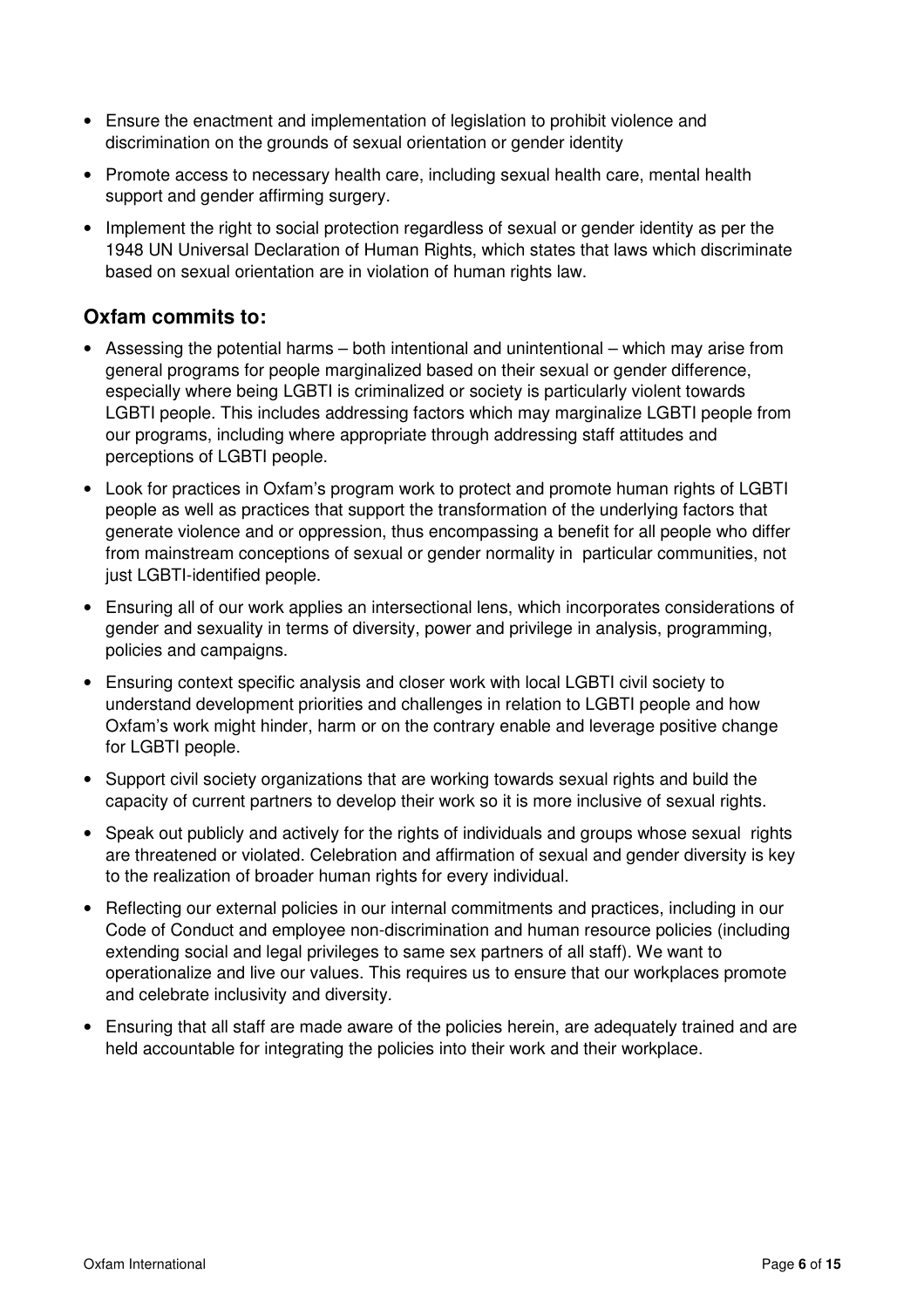# OXFAM ON SEXUAL AND GENDER DIVERSITY RIGHTS

### SUPPORTING BACKGROUND TO THE POLICY

| 1. |                                                                                                   |  |
|----|---------------------------------------------------------------------------------------------------|--|
| 2. |                                                                                                   |  |
| 3. |                                                                                                   |  |
| 4. |                                                                                                   |  |
|    |                                                                                                   |  |
|    |                                                                                                   |  |
|    |                                                                                                   |  |
|    | 4.1.3                                                                                             |  |
|    |                                                                                                   |  |
|    | 4.3 Political and Community Participation and Influencing State Legislation, Policies and Service |  |
|    |                                                                                                   |  |
|    |                                                                                                   |  |
|    |                                                                                                   |  |
|    |                                                                                                   |  |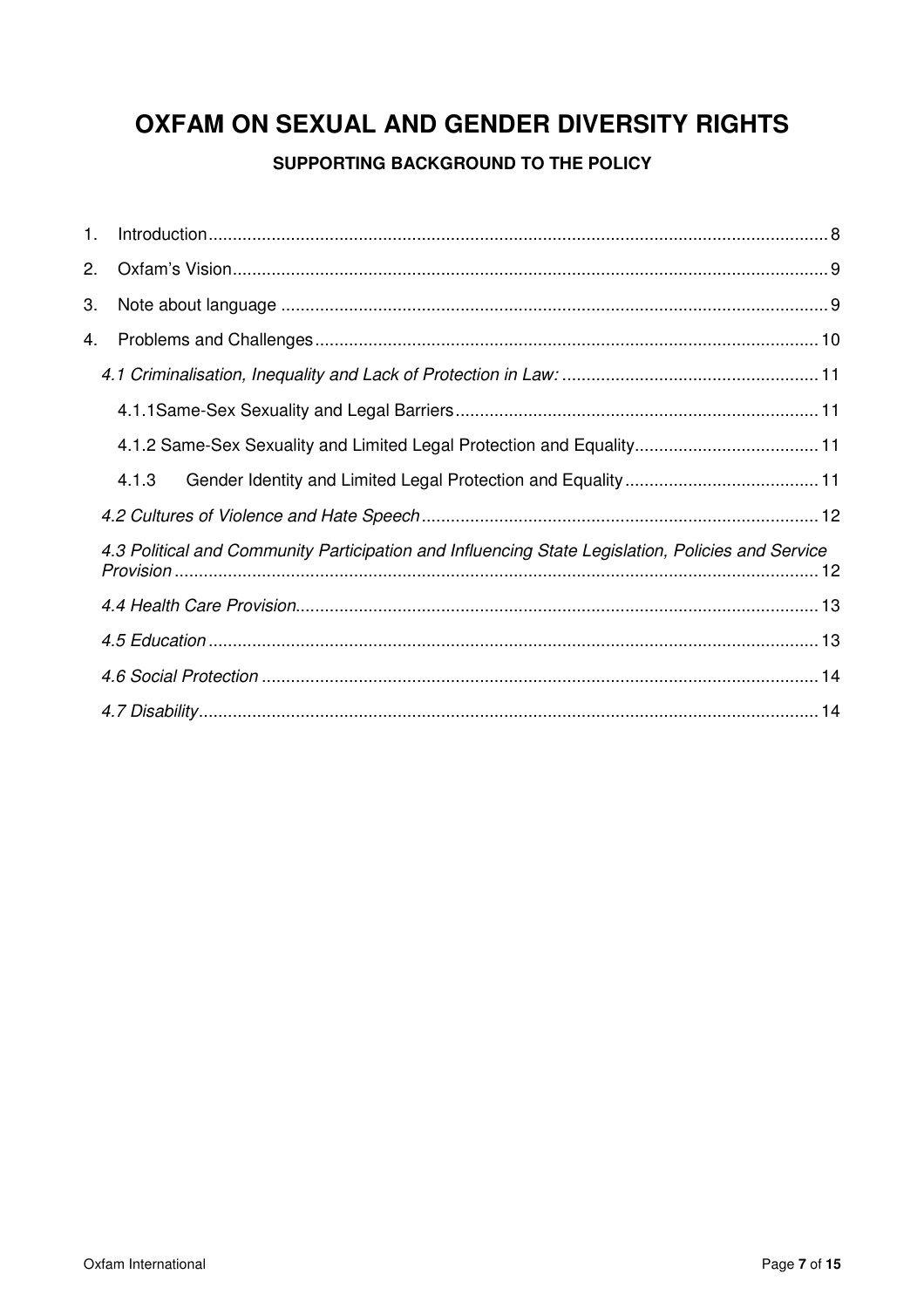## 1. Introduction

One person in three in the world lives in poverty. Oxfam is determined to change that world by mobilizing the power of people against poverty. Around the globe, Oxfam works to find practical, innovative ways for people to lift themselves out of poverty and prosper. We save lives and help rebuild livelihoods when crisis strikes. And we campaign so that the voices of the poor influence the local and global decisions that affect them. In all we do, Oxfam works with partner organizations and alongside vulnerable women and men to end the injustices that cause poverty.

Central to this work is our commitment to challenging and overcoming all forms of inequality and injustice, through a commitment to supporting every person's right to dignity and sustainable development. Our rights-based approach aims to overcome the injustices that prevent people from claiming their rights to; decent livelihoods, essential services, safety and security, recognition and respect, and participation in decision-making at all levels.

 For many years Oxfam has been committed to overcoming discrimination based on gender, ethnicity, race, religion, class, disability, or health status such as HIV, with a special focus on people living in poverty. Oxfam believes that a person's ability to fully exercise their rights and responsibilities is critical to their wellbeing in all spheres of daily life. Respect, care, solidarity and freedom from discrimination are integral to inclusive development around the globe.

Discrimination, violence and exclusion on the grounds of sexual and/or gender identity are a violation of human rights and a barrier to active citizenship. This discrimination perpetuates poverty and marginalisation among LGBTI (lesbian, gay, bisexual, transgender and intersex) individuals. These factors limit access to health care, education, employment, justice, community support and access to humanitarian aid. Addressing legal and social obstacles to the acceptance and equal treatment of LGBTI persons around the world therefore represents a significant means of enabling these individuals to claim their rights.

Beyond high level statements and specific efforts and projects on these issues, Oxfam needs to make sure that this work links to Oxfam's other areas of work, including gender equality and active citizenship. **Oxfam needs to ensure that program work protects and promotes human rights of LGBT people. Oxfam must also assess the potential harms - intentional and unintentional arising from general programs for people marginalised or excluded because of their sexual or gender difference. We must look for practices in Oxfam's program work that can transform the underlying factors which generate violence and oppression. This would bring benefit all people who differ from mainstream conceptions of sexual or gender normality in any community, not just LGBTI-identified people.**

In the past decade Oxfam has provided specific support to organizations committed to challenging discrimination on the basis of sexual orientation and gender identity. More recently questions of sexual and gender identity rights have gained greater attention in development work in the global South. Groups and networks defining and claiming LGBTI identities and rights are gaining greater profile, as are the efforts to control them both legislatively and socially.

LGBTI discrimination constitutes a denial of LGBTI individual's fundamental human rights. The current combination of legislative and social discrimination in different contexts around the world requires our systematic attention and action in terms of demonstrating solidarity with LGBTI individuals, learning from and engaging with current initiatives and exploring new approaches to overcoming the related problems of stigmatisation, inequality and violence. Oxfam is fully committed to this, especially at the grassroots, as a reflection of our support of international covenants that recognize that all human rights have equal status, are interdependent and interrelated, and that all human beings are born free and equal in dignity and rights.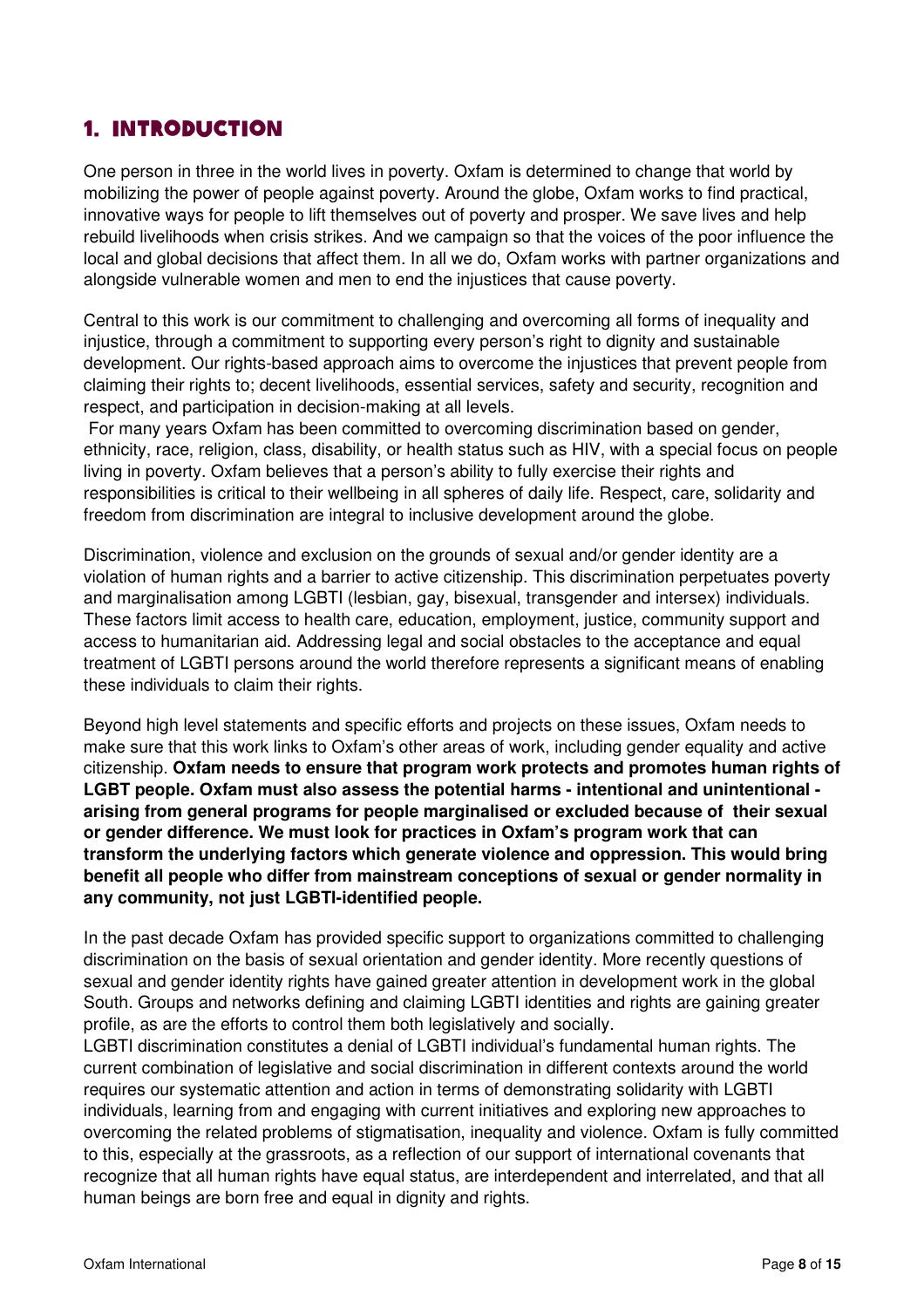## 2. Oxfam's Vision

Oxfam's mission and work are based on rights-based aims. As Oxfam works towards 'a just world without poverty', it is essential to ensure that all individuals can claim and exercise these rights. As such, it is necessary to challenge discrimination, violence and injustice on the ground of sexual orientation and/or gender identity and the power imbalances which prevent LGBTI people from enjoying their rights.

## 3. Note about language

**Bisexual:** An individual of any gender who is emotionally, romantically and or sexually attracted to both males and females and varying sexual and gender identities<sup>x</sup>

**Discrimination**: Discrimination against any individual/set of individuals can take many forms and be both violent and non-violent. Examples of violent discrimination are physical attack and execution, whereas examples of non-violent discrimination may range to include verbal abuse to employment termination.

**Gay:** A male who is emotionally, romantically and or sexually attracted to other males, often called a male homosexual. The word 'gay' is frequently used by Lesbians and other sexualities that choose to associate with a non-mainstream sexuality or gender norm, but has been largely understood to refer to homosexual men.

**Gender**: Gender refers to the characteristics and roles that societies attribute to women and men respectively. Gender is not 'natural' – it is constructed by societies.

**Gender Binary:** The categorisation of gender into two different categories. This is a social practice which highlights the biological differences between men and women<sup>xi</sup>. This has resulted in historical and ongoing separation of the sexes in western society in terms of marketing to public services and gender roles. In other cultures there are more than two genders which would not be a gender binary.

**Gender Identity:** An individual's experience of their own gender and how they wish to convey this externally and personally. Gender identity is a result of an individual's personal experiences with biological and social gender attributes<sup>xii</sup>. Gender binaries exist in many western nations, and as such an individual who is establishing their gender identity could choose to convey a different outward perception of their gender than which they were either biologically born as/socially assigned either within or outside the gender binary, (as is the case with the Hijras of Southern Asia).

**Intersexed:** The definition of this is an individual who has a variation of sex characteristics which leads to the ambiguity of their gender at birth thus a gender identity crisis could occur as the binary conceptions of gender do not provide for non-binary Intersexed individuals

**Lesbian:** A female who is emotionally, romantically and or sexually attracted to other females, Often called a female homosexual<sup>xiii</sup>.

**Sex workers**: Sex workers are female, male, or transgender adults who receive money or goods in exchange for consensual sexual services or erotic performances, either regularly or occasionally<sup>xiv</sup>

**Sexual Diversity/Sexual orientation:** This is where individuals are sexually, romantically and or emotionally attracted to a member of the same or different genders. This sexual diversity may manifest itself in romantic, sexual and varying emotional behaviour between a range of sexes and gender identities<sup>xv</sup>.

**Sexual rights**: 'Sexual rights embrace human rights that are already recognized in national laws, international human rights documents and other consensus statements. They include the right of all persons, free of coercion, discrimination and violence, to: the highest attainable standard of sexual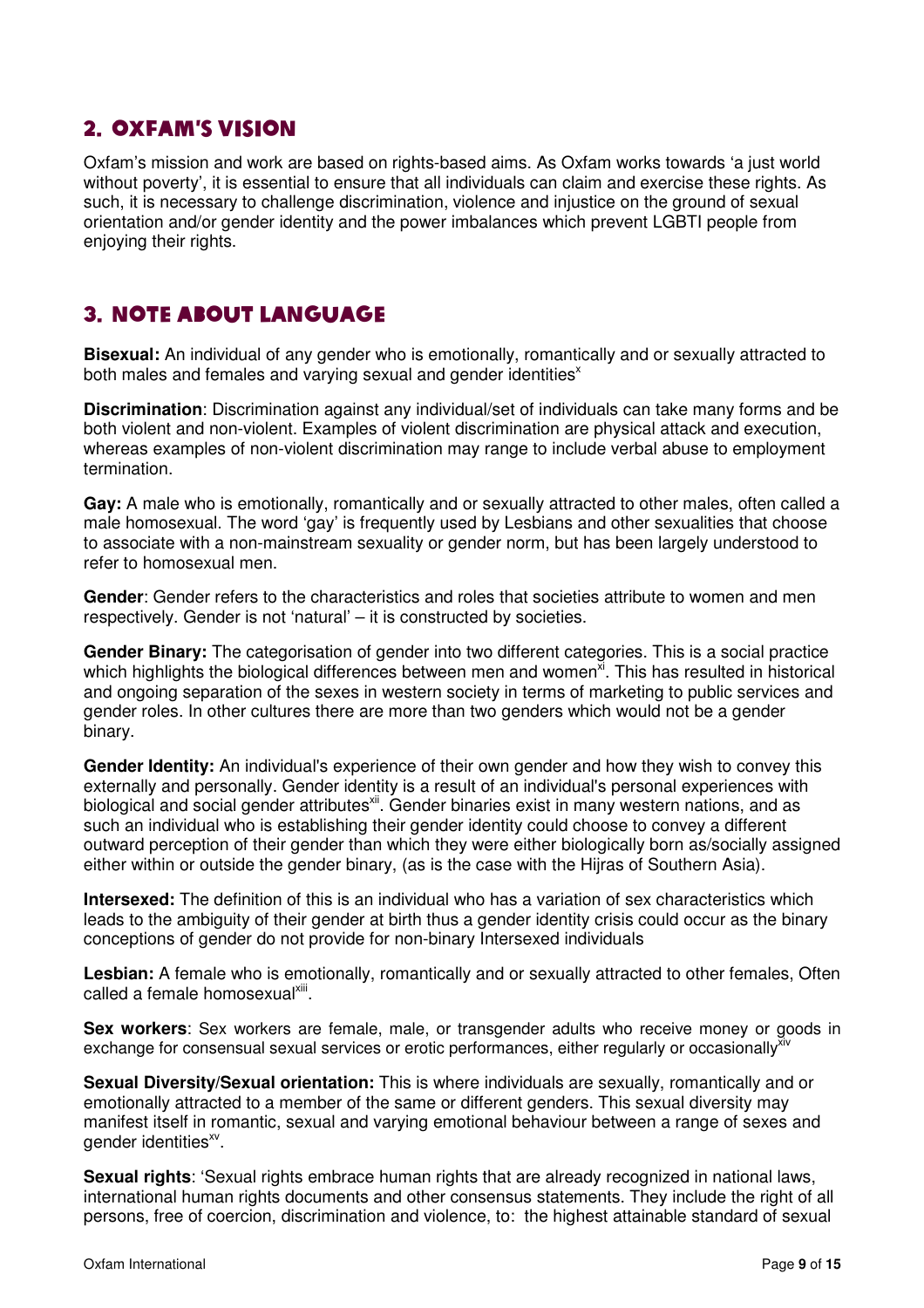health, including access to sexual and reproductive health care services; seek, receive and impart information related to sexuality; sexuality education; respect for bodily integrity; choose their partner; decide to be sexually active or not; consensual sexual relations; consensual marriage; decide whether or not, and when, to have children; and pursue a satisfying, safe and pleasurable sexual life. The responsible exercise of human rights requires that all persons respect the rights of others.'xvi

**Transgender:** Sometimes known as 'trans' individuals. These are individuals whose gender identity does not correlate with their socially and/or biologically assigned gender. Each individual may choose how to respond to this on a personal level. Some individuals may wish to undergo gender reassignment surgery or hormone replacement therapy (HRT) to alter their biologically assigned gender.

## 4. Problems and Challenges

To date, efforts to overcome inequality, discrimination and exclusion related to sexual and gender identity have been spearheaded by individuals and organizations that have adopted the concepts of 'LGBT rights' and 'non-discrimination on the basis of sexual orientation and gender identity' (SOGI).<sup>6</sup> Campaigns to date have focused mainly on legal obstacles, criminalisation and violations of human rights by states and their institutions, as well as violence and insecurity in everyday life and unequal access to state service provision.

As the rest of this section will explore in greater detail, LGBTI persons around the world face discrimination and challenges related to;

- Criminalization, inequality and lack of rights within the law and insufficient protection of the law where laws exist;
- Violence and hate speech;
- Political and community participation;
- Health care provision; and
- Education:
- Social protection;
- Disability.

These factors contribute to the on-going marginalisation of LGBTI persons and act as barriers to active citizenship.

The disproportionate impact of poverty on LGBTI persons in many countries around the world is closely related to the systematic denial of LGBTI human rights. Many LGBTI persons face rejection by their families and communities, while access to education and employment may be limited, especially in contexts where homosexuality is criminalized and/or there are no legal protections against discrimination on the grounds of sexuality or gender identity and expression. Discrimination and stigma may prevent LGBTI individuals from accessing essential health care, and violence and hate speech are widespread. These factors restrict individuals' choices and limit their ability to earn a living and participate in political and public life. The situation of LGBTI people in emergencies is particularly grave, as identified by a range of human rights and humanitarian agencies, including UNHCR and others.

 $\ddot{\phantom{a}}$ 

 $6$  According to the Yogyakarta Principles, sexual orientation is understood to refer to each person's capacity for profound emotional and sexual attraction to, and intimate and sexual relations with, individuals of a different gender or the same gender or more than one gender. Gender identity refers to each person's deeply felt internal and individual experience of gender, which may or may not correspond with the sex assigned at birth, including the personal sense of the body (which may involve, if freely chosen, modification of bodily appearance or function by medical, surgical or other means) and other expressions of gender, including dress, speech and mannerisms. ('The Yogyakarta Principles (2007): Principles on the Application of International Human Rights Law in Relation to Sexual Orientation and Gender Identity'. http://www.yogyakartaprinciples.org/principles\_ en.pdf)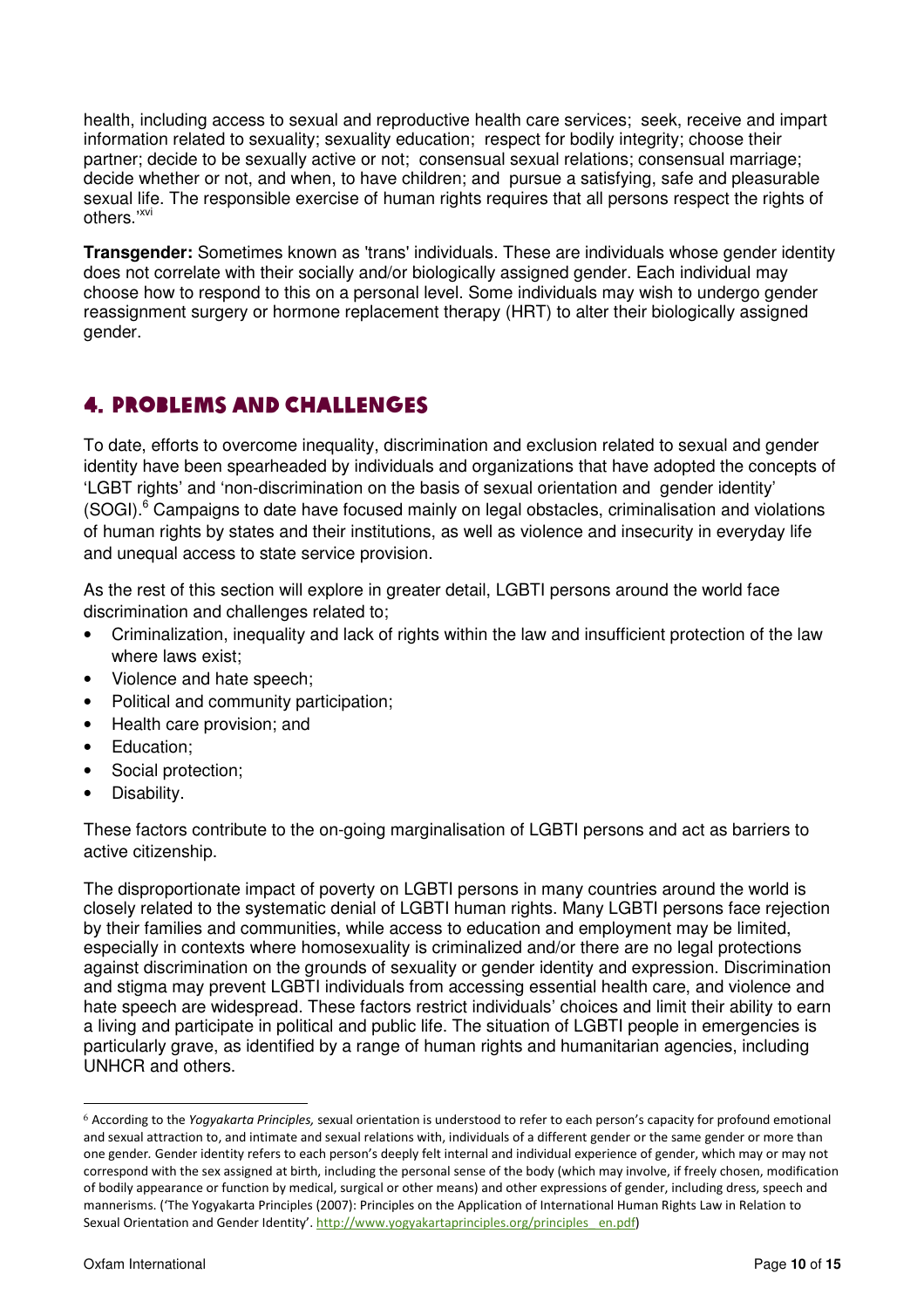#### **4.1 Criminalisation, Inequality and Lack of Protection in Law:**

Many governments use legislation to attempt to control adults in consensual same-sex relationships and/or expressing gender identities, masculinities and femininities which are seen as nonnormative. A lack of legal protection contributes to the exclusion and marginalisation of these individuals, increasing their vulnerability to abuse by state actors, limiting access to social services and providing no or limited protection against discrimination in employment and other spheres.

In South Africa, for example, the police have been denounced for a range of issues ranging from insensitivity to arbitrarily arresting and detaining LGBTI individuals, demanding money from their captives, using violence and rape to punish them, and/or working with organized gangs to entrap individuals (usually married men) for the purpose of blackmail<sup>xvii</sup>.

#### **4.1.1Same-Sex Sexuality and Legal Barriers**

In many contexts, people perceived or known to be in same-sex sexual relationships are criminalised, often under colonial-era laws, face imprisonment and sometimes the death penalty. In 2015 a total of 76 countries have laws criminalising homosexual acts or 'sodomy'<sup>xviii</sup>. Of these 76 countries, 35 are in the African continent. Both male and female homosexual acts are punishable by the death penalty in; Mauritania, Sudan, 12 northern states in Nigeria, the southern parts of Somalia, Iran, Saudi Arabia and Yemen. Also in Iraq, judges and militias issue death sentences for same sex behaviours. Brunei Darussalam is due to activate death penalty as well.

Anti-homosexuality laws became significantly more widespread in 2013 and 2014<sup>xix</sup>. These laws prohibit the promotion of positive representation and information about sexual diversity and rights relating to same-sex sexuality. These laws present serious obstacles and risks for advocates and activists campaigning for rights related to same-sex sexuality in the affected territories. Where homosexuality is not criminalised, the unequal age of consent for homosexual acts exists in law in 14 countries around the globe.<sup>xx</sup>.

#### **4.1.2 Same-Sex Sexuality and Limited Legal Protection and Equality**

Discrimination on the basis of sexual orientation is prohibited in the constitutions of only 6 countries in the global South, including South Africa, Mexico, Bolivia, Ecuador, and some parts of Argentina and Brazil. Discrimination on the basis of sexual orientation in the workplace is prohibited in 61 countries, including only 7 in Africa, 3 in Asia/Middle East, and 13 in Latin America and the Caribbean.<sup>xxi</sup>.

Despite the fact that over 2.7 billion people live in countries where being gay is a crime<sup>xxii</sup>, marriage is legal for same-sex couples in only 20xxiii countries around the world including South Africa, Argentina, Uruguay, Ireland and some parts of Mexico<sup>xxiv</sup>. Other countries taking steps towards marriage equality are Colombia, Slovenia and Australia<sup>xxv</sup>.

Joint adoption by same-sex couples is legal in only 15 countries globally, including South Africa, Argentina, Brazil, Uruguay, Ireland and some parts of Brazil.

#### **4.1.3 Gender Identity and Limited Legal Protection and Equality**

Legal matters pertaining to gender identity are characterized by low levels of protection and unequal rights before the law. In countries where legal protection does exist, requirements for eligibility may include sterilization and other hormonal and surgical procedures, divorce, and psychiatric diagnosis.<sup>xxvi</sup> In the global South the ability to change gender on official documents such as passports and birth certificates without these requirements has only been enshrined in law by South Africa and Argentina, and only after sex reassignment surgery in China and Indonesia. The Indian national government has introduced some legal rights pertaining to gender identity change related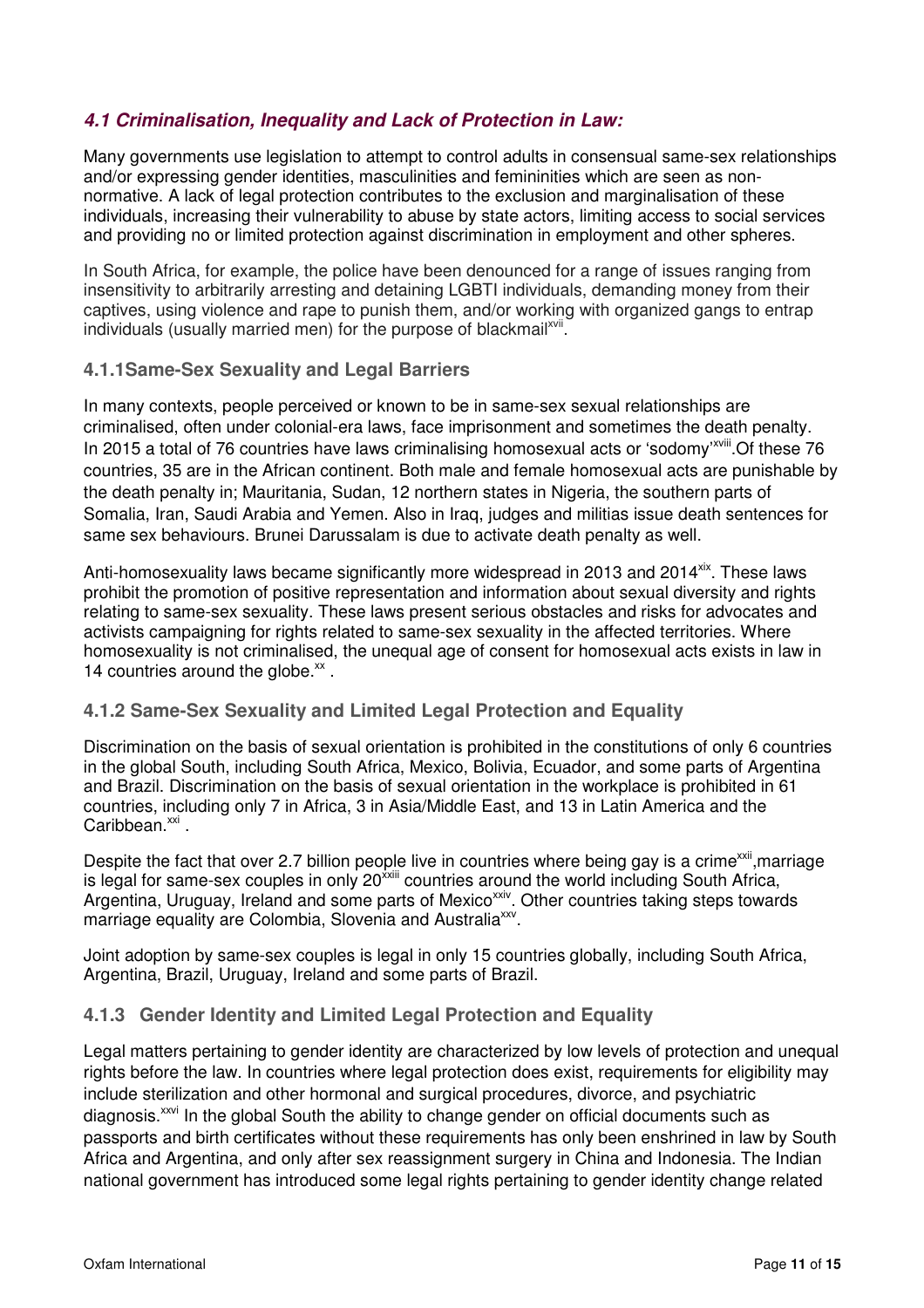to access to passports and voting cards. As has Pakistan, in part due to the advocacy of one of Oxfam's partners.

The lack of legal recognition of transgender people in many countries also leaves them vulnerable to anti-homosexuality laws when involved in sexual relationships with people of the same biological sex.

Looking in the global South, laws prohibiting discrimination on the basis of gender identity, including in social services, currently exist in countries like Ecuador, Peru and Argentina, and in India, in which the government policies in the state of Tamil Nadu recognize transgender as a third sex grouping called 'Hijra', and grant them certain preferences<sup>xxvii</sup>. Other Indian states have also started some welfare programmes targeted at transgender people.

#### **4.2 Cultures of Violence and Hate Speech**

Oxfam has joined growing number of human rights and international development agencies that have documented and denounced high levels of violence, cruelty and hate speech related to sexual and gender identity.<sup>xxviii</sup> They may be perpetrated by the police, the military or other state authorities, by strangers in public places, and by members of families, neighbourhoods and communities.

Some religious authorities condemn homosexuality, and have great influence through their followers, including politicians, even where the state is secular and/or formally separate from religion. Some politicians' use the tactic of "scapegoating" LGBTI individuals as a means to bolster popularity and detract attention from pressing economic and political problems The media often features and amplifies state and religious anti-homosexual and anti-transgender positions, a dynamic that we've seen recently happening on a ranging scale.in countries like Uganda, Gambia or Chad to the UK

Legal protection does not automatically afford societal protection or immunity from organisational/community based prejudices, violence and hate speech. Although the law of countries with favourable LGBTI policies can respond reactionary to cases of discrimination, this does not mitigate against entrenched community/organisational prejudices of varying forms.

People perceived or known to be in same-sex relationships are also subject to harassment, threats, expulsion, violence and extortion by members of their own families, neighbourhoods and communities, and in educational, religious and recreational institutions.xxix Lesbian and bisexual women are especially at risk of being raped or forcibly impregnated due to the belief that this will change their sexual orientation to conform to heterosexual societal expectations.xxx Notably, these problems also occur in countries that provide extensive legal protections, such as South Africa.

#### **4.3 Political and Community Participation and Influencing State Legislation, Policies and Service Provision**

Many people around the world have also suffered violent attacks in response to peaceful political action and advocacy campaigns related to sexual and gender diversity, often under the banner of 'LGBT rights'.<sup>7</sup> Violent incidents or acts of discrimination frequently go unreported because victims do not trust the police, are afraid of reprisals, are unwilling to speak out, or fear that the police may talk to their families and communities.<sup>xxxi</sup>

 $\overline{a}$ 

<sup>7</sup> Recent examples include the murder of transgender teen Dwayne Jones in Jamaica, LGBT activist David Kato in Uganda, and the torture and murder of Eric Ohena Lembembe, the director of Cameroonian Foundation for AIDS in Cameroon.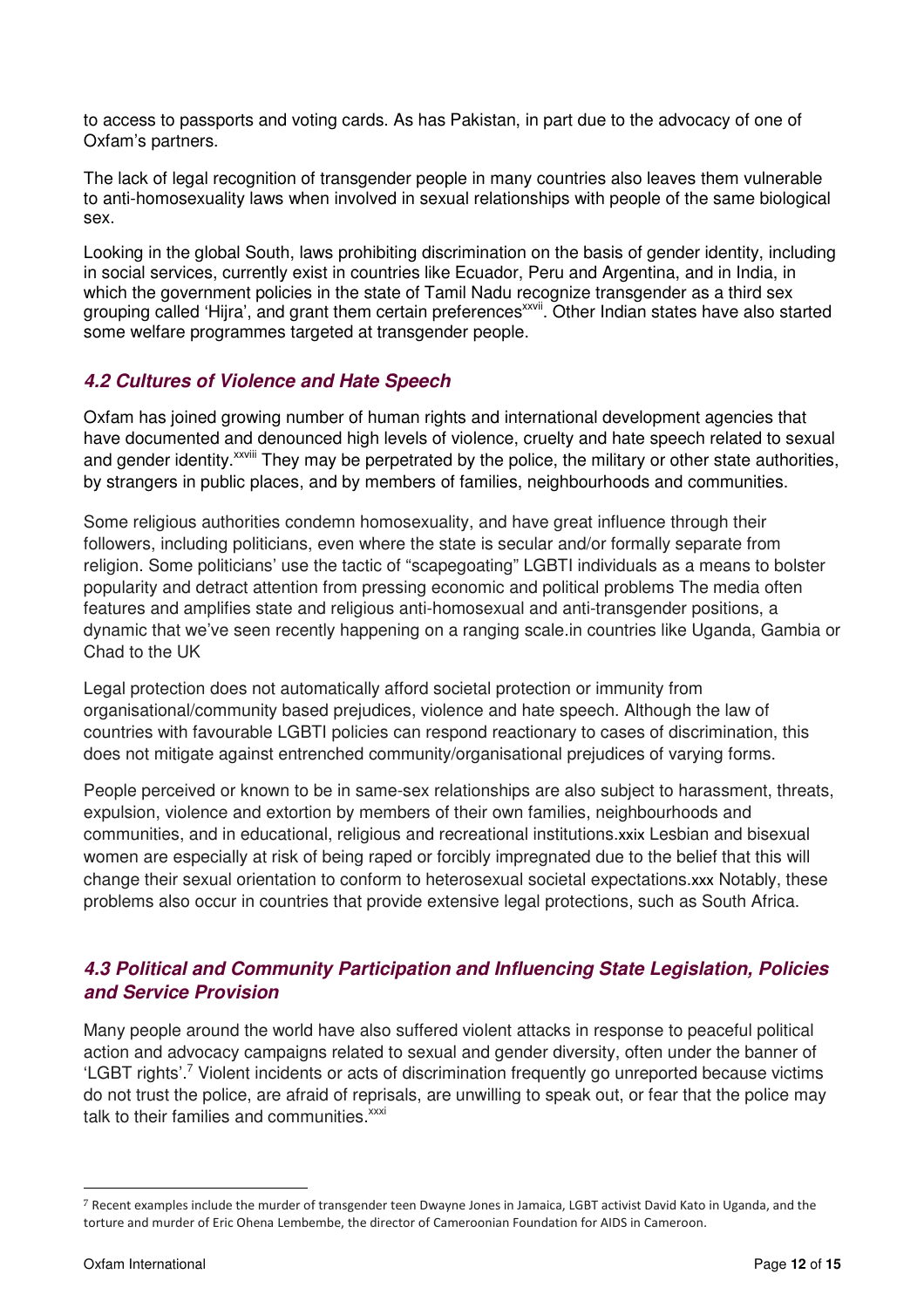Moreover, the needs and rights of people who do not conform to sexual and gender norms are rarely represented in other civil society organizations (CSOs), which can compound the problem of limited access to services for these individuals. Many CSO members hold the misconceptions and prejudices that exist in their social and cultural context. Where same-sex sexuality is criminalised in law, staff may fear attracting stigma and the attention of state authorities by working with people who are stigmatized because of their gender identity or their actual or perceived sexuality, as this may jeopardize their organization's legal registration and funding. To a lesser degree, this might be the case also for INGO or large organizations. **xxxii** 

#### **4.4 Health Care Provision**

Across the globe, responses to the HIV pandemic have increasingly incorporated investment into culturally-sensitive grassroots research and learning about the complexity and diversity of human sexuality and gender identities. This has resulted, in some cases, in the inclusion of people whom has been historically marginalized by health programmes and service providers due to their sexuality or gender identity.

However, many challenges and obstacles still exist. In some countries, the response of governments and donors has been to focus only on male-to-female sexual transmission of HIV to the exclusion of individuals engaging in same-sex practices.<sup>xxxiii</sup> Within the HIV/AIDS framework, little attention has been paid to sexual and gender identity rights, particularly those of women. Within this framework women's same-sex sexuality – and women's sexual rights as a whole – are rendered invisible, and thus has received insufficient attention.

Many other challenges remain in the field of health beyond HIV/AIDS. Individuals who experience discrimination on the basis of their sexuality or gender identity have a significant need for psychosocial support and health care, as discrimination on individual, familial, and societal levels is correlated with long-lasting physical and mental health problems, including high rates of psychiatric disorders, substance and alcohol abuse, depression, self-destructive behaviour and suicide xxxiv. However, in many countries people who do not conform to sexual and gender norms who seek health care encounter rejection, humiliation, derision, or sub-standard services, leading in some cases to pronounced health deficits.

Transgender people are subjected to medical pathologisation and sterilization in many nations, and face limited or no access to gender affirming procedures. As a consequence they often resort to high-risk body modifications and the consumption of unregulated hormones. Intersex people face genetic de-selection, infanticide, coerced sterilization and enforced genital surgery.<sup>xxxv</sup> Even where health workers do not intend to discriminate, they often lack basic information or training about distinct health concerns and appropriate medical and counselling practices.<sup>xxxvi</sup>

#### **4.5 Education**

In many contexts, learners and teachers are subject to verbal and physical bullying and violence for perceived failures to conform to norms around gender and sexuality.<sup>xxxvii</sup> Different forms of discrimination and violence related to class, race, ethnicity, sexuality, gender and disability are all interconnected and have a detrimental effect on the learning process and the quality of teaching. Data shows that this is often more severe for transgender people because they are more visible; they tend to leave school earlier and to be abused more severely.

School staff, educational systems and policies generally fail to respond to the diverse needs of students in ways that hamper their ability to receive and education. There are few studies of the ways in which schooling might reinforce harmful norms related to gender and sexuality, for example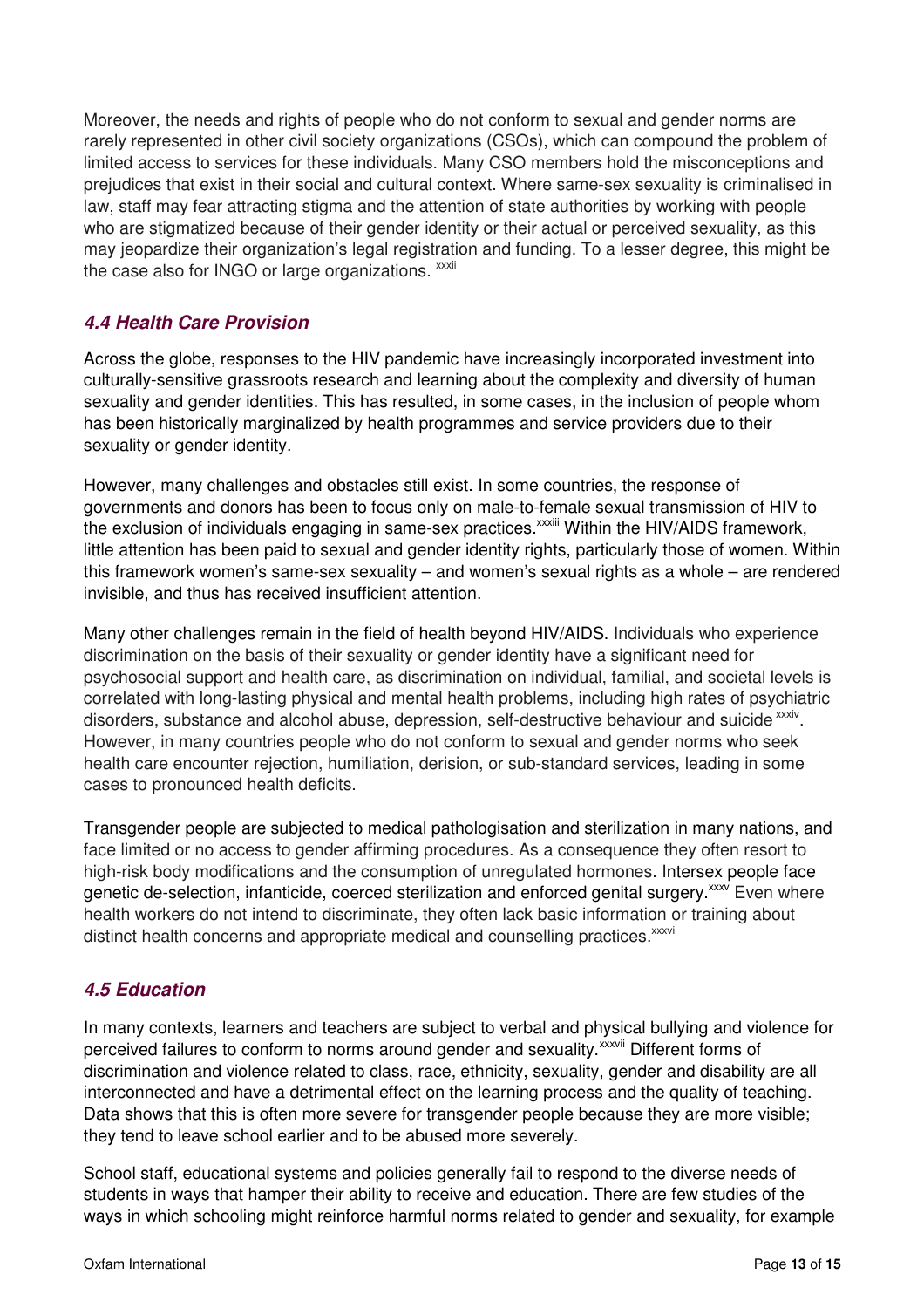through formal and informal rules and practices. Development policy on education has yet to investigate, recognize or address these forms of discrimination and exclusion.

### **4.6 Social Protection**

Sexual and gender non-conformity are a barrier to employment in many settings – particularly those where non-discrimination law and policies are not in place. This includes the informal sector where non-conformity may also make it more difficult to take advantage of informal networks and cooperatives, which often provide material and emotional support and paid work. Income-generating and community support opportunities are therefore constrained for many individuals, particularly those who are unwilling or unable to conceal their sexuality and/or gender identity. This is linked to the reality that many sex workers are LGBTI individuals and, given the few measures of social protection available to sex workers in most countries, face greater risks as a result of their sexuality/gender identity and employment.

Many social protection policies and programmes, whether they are run by the state or NGOs, are not adequately sensitive nor adequately equipped to respond to issues related to sexual and gender identity. The right to social protection has been recognised in the United Nations' Universal Declaration of Human Rights regardless of sexual orientation or gender identity, but this is rarely implemented. People not conforming to sexual and gender norms are therefore often unable to claim their rights to inheritance, pensions, social welfare programmes and insurance policies, for example.<sup>xxxviii</sup>

### **4.7 Disability**

The links between disability, poverty and sexual and gender diversity are various and multifaceted. People with disabilities are usually poorer due to prejudice and other physical and psychological barriers, reducing their ability to earn an income when they may need extra resources to function fully in daily life. The sexual and gender identity rights of people with disabilities are often neglected, undermining the bodily autonomy of people with disabilities.

http://www.un.org/en/documents/udhr/. [Accessed 15 July 15].

(2014) 'Sexuality and Poverty Synthesis Report'. Institute of Development Studies, Sussex, February 2014.

 $\overline{\phantom{a}}$ i International Lesbian, Gay, Bisexual, Trans and Intersex Association (ILGA) Annual Report, 2015.

<sup>&</sup>lt;sup>ii</sup> USAID (2013) 'LGBT Vision for Action: Promoting and Supporting the Inclusion of Lesbian, Gay, Bisexual and

Transgender Individuals'. http://www.usaid.gov/sites/default/files/documents/1874/ LGBT% 20 Vision.pdf iii Action Aid (2009): 'Hate crimes: The rise of 'corrective' rape in South Africa.

http://www.actionaid.org.uk/sites/default/files/publications/hate\_crimes\_the\_rise\_of\_corrective\_rape\_in\_south\_africa\_sept ember\_2009.pdf

iv Oxfam (2010): 'Break another silence: understanding sexual minorities and taking action for sexual rights in Africa'.

v USAID (2013) 'LGBT Vision for Action: Promoting and Supporting the Inclusion of Lesbian, Gay, Bisexual and Transgender Individuals'. http://www.usaid.gov/sites/default/files/documents/1874/ LGBT% 20 Vision.pdf<br>N http://www.usaid.gov/sites/default/files/documents/1874/ LGBT% 20 Vision.pdf http://www.safraproject.org/Reports/SP\_Country\_Information\_Report\_Iran.pdf

vii UN.org. 1948. The Universal Declaration of Human Rights. [ONLINE] Available at:

viii Kate Hawkins, Stephen Wood, Tanya Charles, Xiaopei He, Zhen Li, Anne Lim, Ilana Mountian, and Jaya Sharma

<sup>&</sup>lt;sup>ix</sup> Adapted from: IPPF (2008): Sexual Rights: an IPPF declaration. http://www.ippf.org/resource/Sexual-Rights-IPPFdeclaration. See also SIDA (2010) 'Sexual Rights for All'. https://www.sida.se/globalassets/global/about-sida/sa-arbetarvi/sexual-rights-for-all\_webb.pdf

x Soble, Alan (2006). "Bisexuality". Sex from Plato to Paglia: a philosophical encyclopedia 1. Greenwood Publishing Group. p. 115.

xi GLBTQ. 2013. The Binary Model of Gender. [ONLINE] Available at: http://www.glbtq.com/literature/gender.html. [Accessed 05 July 15].